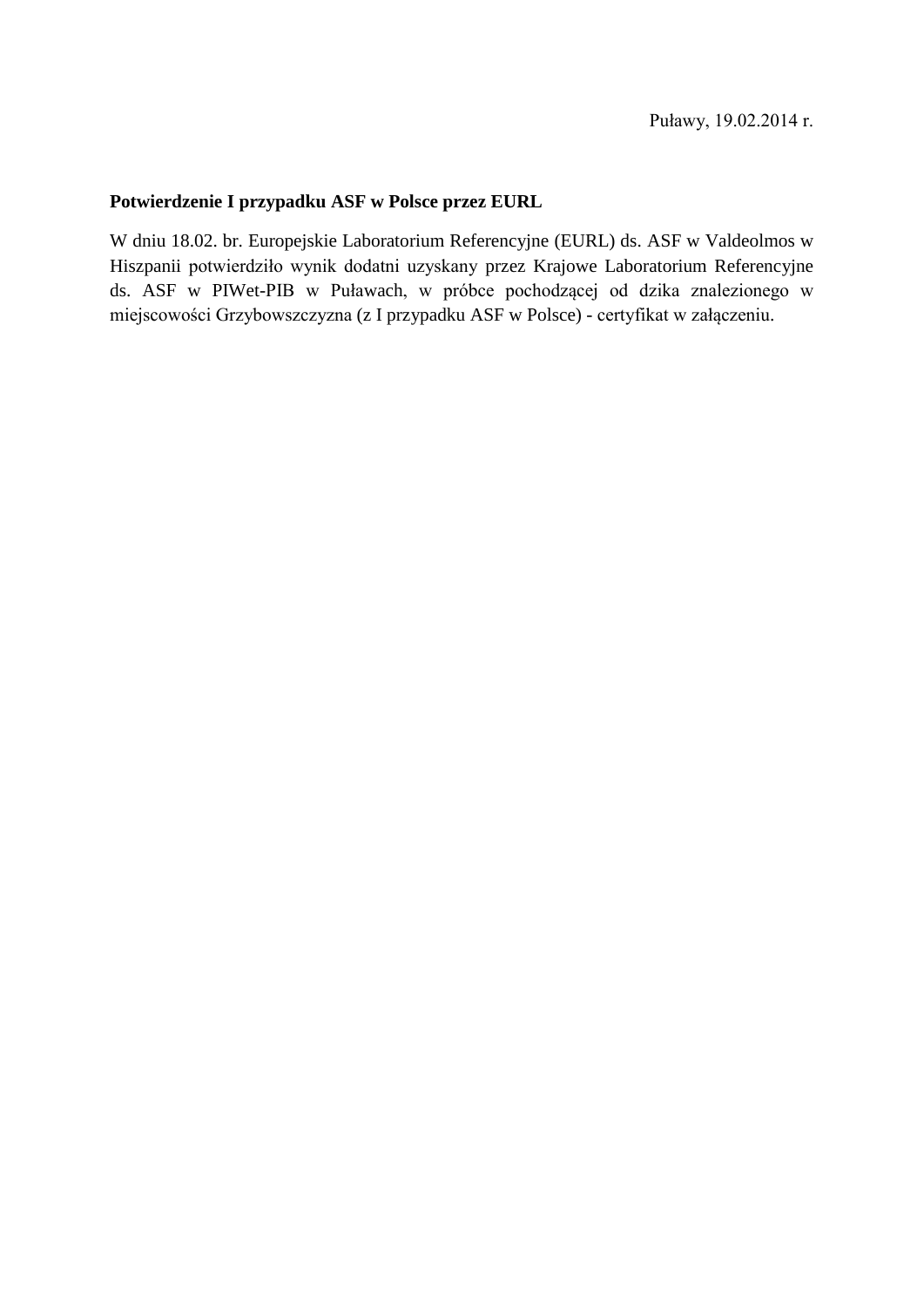



# **African Swine Fever (ASF) diagnosis and molecular characterization.**

**Preliminary report issued by CISA**

**DATE:** February 18<sup>th</sup>, 2014.

ARRIVAL DATE TO CISA: February 18<sup>th</sup>, 2014.

**RESPONSIBLE FOR SUBMISSION:** 

**Name: Dr Iwona Markowska-Daniel Intitution/Lab: National Veterinary Research Institute (NVRI)**

**Address: 57 Al. Partyzantow Str.; 24-100 Pulawy**

**Country: Poland Tel. number: +48 81 8893027 Fax number: +370 5 2780471 E-mail address: iwonamd@piwet.pulawy.pl**

**Num. ARRIVAL REGISTER CISA**: REG. 33/2014

**TEST REQUESTED:** AFRICAN SWINE FEVER (ASF) CONFIRMATORY DIAGNOSIS.

**Num. SAMPLES RECEIVED:** bone marrow sample and the extracted DNA (NVRI) from one European wild boar identified as follows;

| <b>Sample No</b> | <b>Sample ID</b>   |  |  |
|------------------|--------------------|--|--|
|                  | <b>BONE MARROW</b> |  |  |
|                  | DNA NVRI sample    |  |  |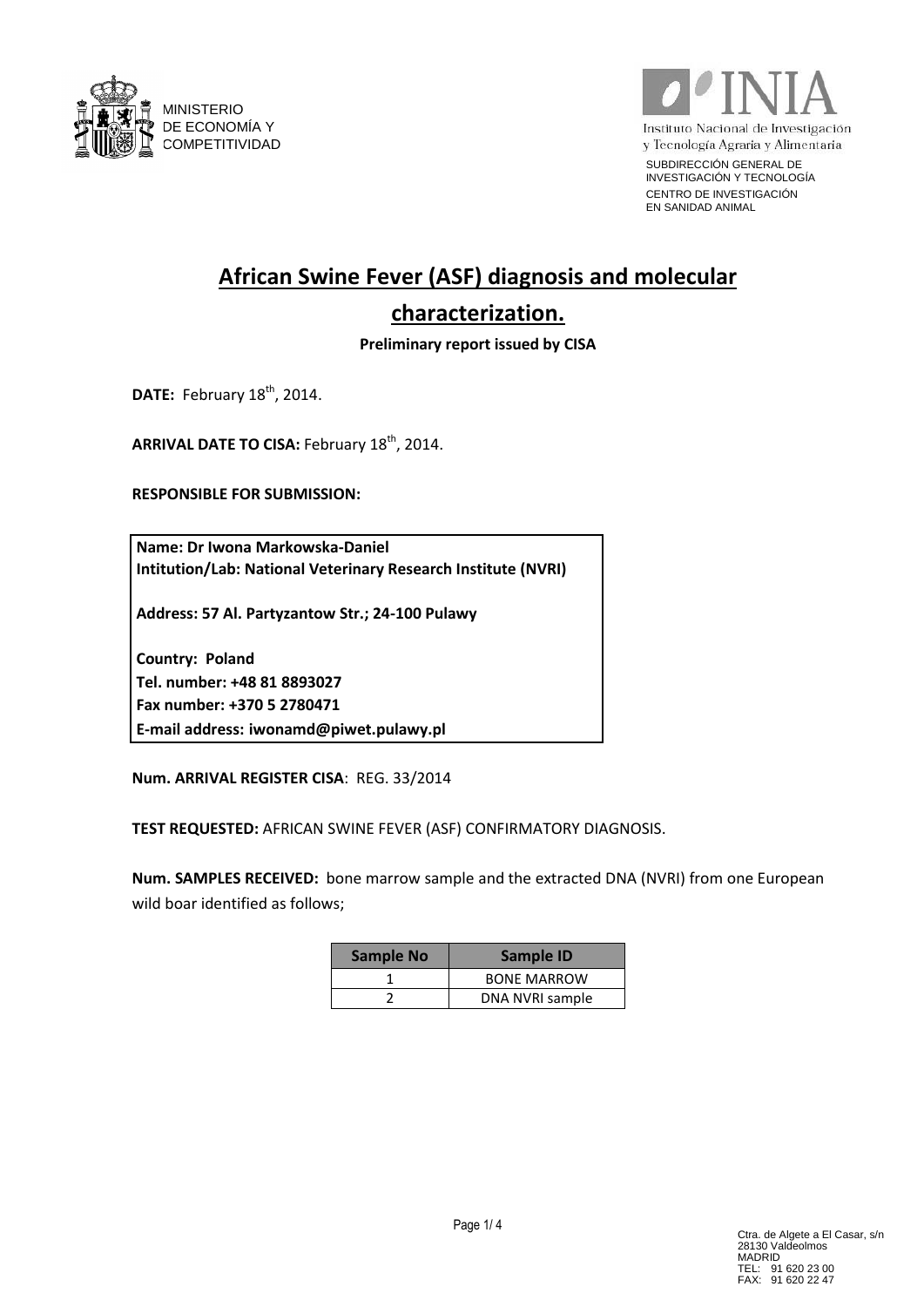



#### **ASF DIAGNOSTIC TESTS PERFORMED:**

- **1.** *ASF virological diagnosis:* 
	- I. *ASF genome detection.* The DNA has been extracted directly from the undiluted and diluted (1:10) bone marrow sample received using the High Pure PCR Template Preparation Kit [Ref. 11796828001 (ROCHE)] following the manufactures procedures [PNT/CISA/PPA/EXTRACCIÓN ADN/1]. For amplification of the ASFV genomic DNA, the OIE conventional [PNT/CISA/PPA/PCR/1], the OIE-real time [PNT/CISA/PPA/PCR/2] PCRS (OIE 2012) and the UPL real time PCR (Fernandez *et* al., 2013) has been achieved in the DNA extracted at CISA-INIA and in the undiluted and diluted (1:10) DNA received from the NVRI.
	- II. *ASF virus isolation and haemadsorption (HAD) assay* has been performed on porcine blood monocytes (PBM) according is described in the OIE Manual (OIE 2012). The PBM has been inoculated at a multiplicity of infection (moi) 1:10 with the bone marrow sample (8 wells/per sample; 10 µl inoculum per well). After inoculation, a preparation of 1% homologous red blood cells in phosphate-buffered saline has been added to each well and incubated at 95% relative humidity with 5%  $CO<sub>2</sub>$ , at 37°C. The plates bill be examined for haemadsorption over a period of seven days.
- **2.** *ASFV molecular characterization.* Genetic characterization of ASF virus from the sample received has been initially achieved by PCR analysing three independent regions of ASFV genome internationally validated for the genotyping of ASF isolates. This comprises, i) the C- terminal end of VP72 coding protein gene, which differentiates up to 22 distinct genotypes (Boshoff *et* al., 2007), ii) the full genome sequence of the *p54*-gene (Gallardo *et* al., 2009) and iii) the central variable region (CVR) within the *B602L*-gene (Gallardo *et* al., 2011). The genotype II ASFV East European isolates from Ukraine 2012, Belarus 2013 and Lithuania 2014 has been included as controls.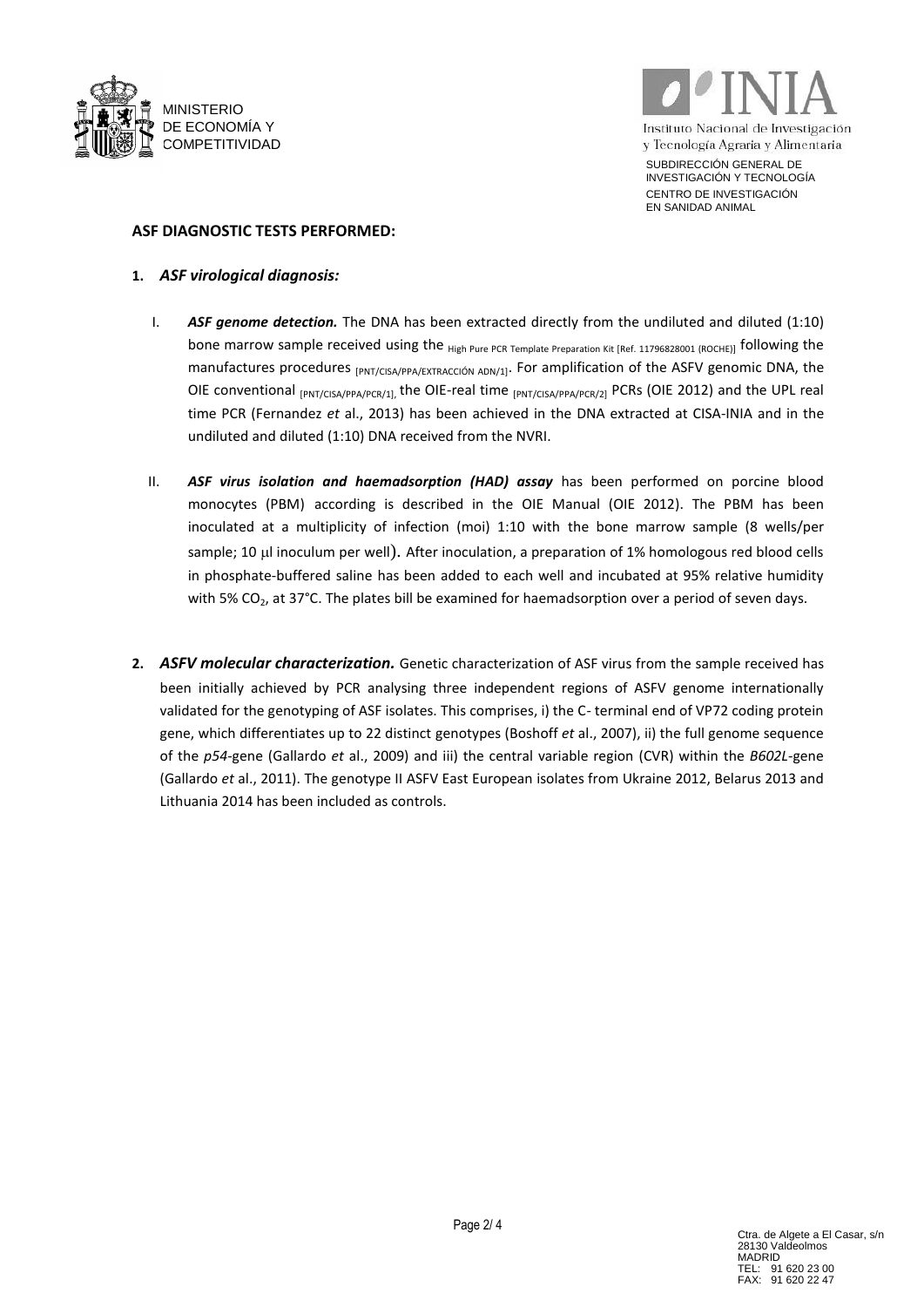



### **RESULTS**

**1.** *ASF virological diagnosis →* **Positive ASF result** has been obtained **in the bone marrow sample and its DNA received from the wild boar** by the conventional and real time PCRs. The detailed results are summarized in the **Table 1**.

| Sample<br>identification         | <b>OIE-PCR</b><br>(a) | OIE-real time PCR <sup>(b)</sup> |               | <b>UPL-</b> real time PCR $(c)$ * |                 |
|----------------------------------|-----------------------|----------------------------------|---------------|-----------------------------------|-----------------|
|                                  | <b>Result</b>         | Ct value                         | <b>Result</b> | <b>Result</b>                     | <b>Ct value</b> |
| 1. Bone marrow<br>(pure/diluted) | <b>POS/POS</b>        | 25.82/28.42                      |               | POS/POS 25.19/25.18 POS/POS       |                 |
| 2. DNA NVRI<br>(pure/diluted)    | <b>POS/POS</b>        | 26.22/29.73                      |               | POS/POS 27.26/30.70 POS/POS       |                 |

- *(a) OIE-PCR → Conventional PCR (Aguero et al., 2003) technique as is described in the OIE Manual of diagnosis for ASF (Chapter 2.8.1. OIE seventh edition 2012).* **[PNT/CISA/PPA/PCR/1]**
- *(b)* OIE- real time PCR → real time PCR (King et al., 2003) technique as is described in the OIE Manual of diagnosis for ASF (Chapter *2.8.1. OIE seventh edition 2012).* **[PNT/CISA/PPA/PCR/2]**
- *(c) UPL-real time PCR → Real time PCR test described by Fernández et al 2013 based on the Universal Probe Library (UPL)*
- **2.** *ASFV molecular characterization →* The expected ~478 bp and ~558 bp of the C-terminal *p72*-gene and the full length *p54-*gene, respectively, has been obtained in the bone marrow sample received. The PCR amplicons are being directly sequencing in order to place the **ASFV Poland isolate** in one of the defined p72 and p54 genotypes. In addition, and **for easy genotyping on the basis of different-sized PCR products**, the CVR within the *B602L* gene has been amplified. The bone marrow sample and its DNA received from the NVRI yielded an amplicon of ≈200 bp, which corresponded in size to the Ukraine 2012 (Ukr12), Belarus 2013 (Bel13) and Lithuania 2014 (Lt14) genotype II ASFV isolates which were included as controls *(Figure 1).* Further sequence analysis to confirm these results are on-going.